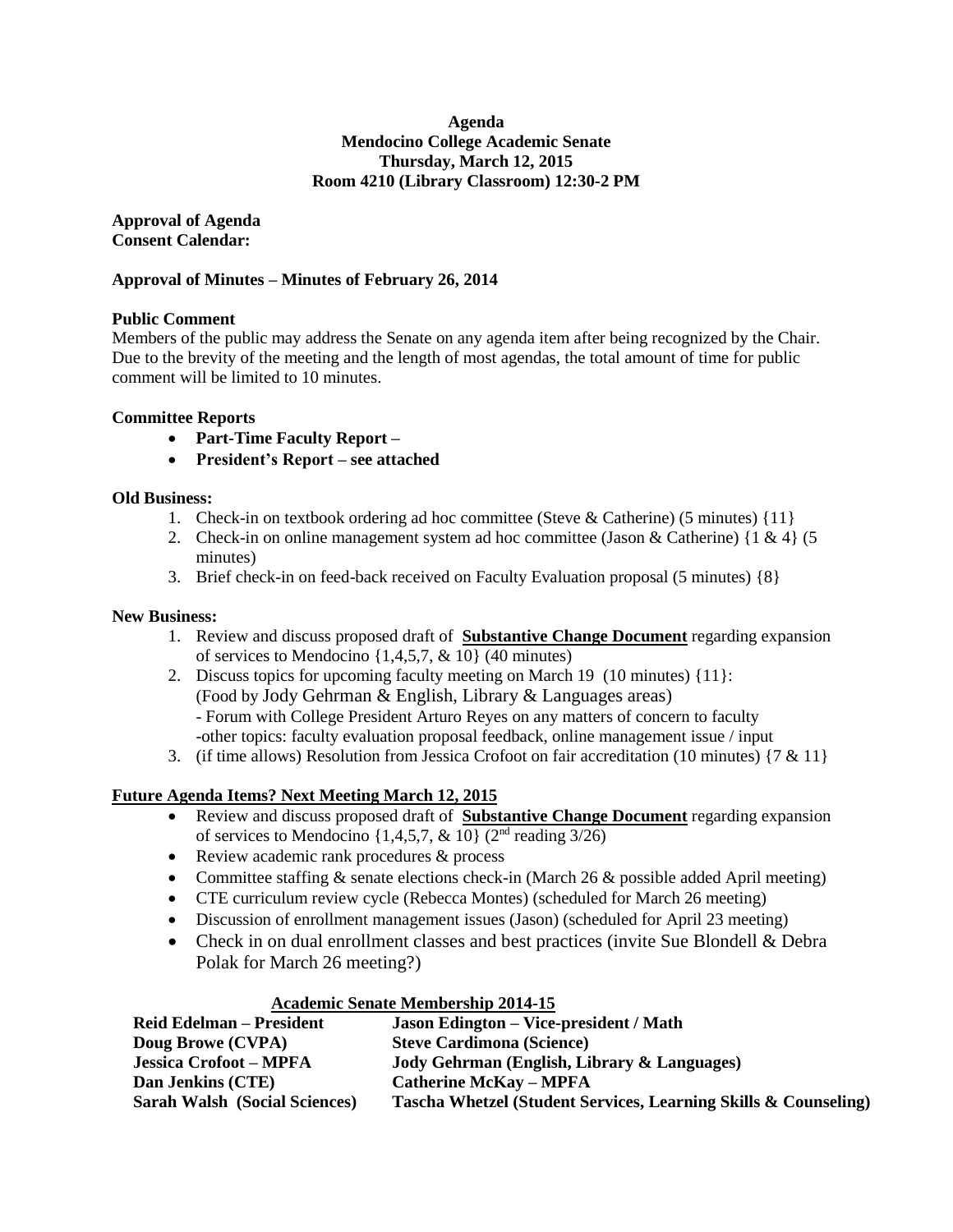## MINUTES Mendocino College Academic Senate Thursday, February 26, 2015 12:30 – 2:00 p.m., Room 4210

| Call to Order            | Reid Edelman called the meeting to order at: 12:34 p.m.                                                                                                                                                                                                                                                                                                    |
|--------------------------|------------------------------------------------------------------------------------------------------------------------------------------------------------------------------------------------------------------------------------------------------------------------------------------------------------------------------------------------------------|
| Present                  | Jason Edington, Sarah Walsh, Jessica Crofoot, Catherine McKay, Steve<br>Cardimona, Doug Browe, Dan Jenkins and Tascha Whetzel                                                                                                                                                                                                                              |
| Absent                   | Jody Gehrman                                                                                                                                                                                                                                                                                                                                               |
| Agenda Approval          | M/S/C ( <i>Edington/Crofoot</i> ) to approve the Agenda of February 26, 2015.                                                                                                                                                                                                                                                                              |
| <b>Minutes Approval</b>  | M/S/C (Edington/Cardimona) to approve the Minutes of February 12, 2015<br>with corrections.                                                                                                                                                                                                                                                                |
| <b>Public Comment</b>    | Walsh mentioned the Teachers on Teaching Conference to be held on March 14,<br>from 9:30 to 3:30 p.m. Schools within the District area have been invited to<br>attend.                                                                                                                                                                                     |
|                          | Browe mentioned a Gallery opening to be held on Thursday, March 5, from 4:00<br>to 6:00 p.m. The show will feature works from alumni and current Art faculty.<br>The show will be available for viewing until March 26.                                                                                                                                    |
|                          | Browe would also like to give credit to Nicholas Petti for teaching the students to<br>create the various foods and drinks during classes. The meals provided are<br>excellent!                                                                                                                                                                            |
| <b>Committee Reports</b> | <b>Part-Time Faculty Report</b><br>No written report.<br>A future agenda item - There is concern regarding dual enrollment and the<br>possibility of hiring high school instructors. This would take away jobs that<br>would have been offered to part-time faculty. The classes held at the high school<br>would not provide the same college experience. |
|                          | TB Test - The K-12 employees no longer need to take the TB test. This<br>information was shared at a State council meeting. A (TB) Risk Assessment<br>Questionnaire can be completed and signed by a licensed health care provider.                                                                                                                        |
|                          | <b>President's Report</b><br>Edelman provided a written report in which the following information was<br>included: PBC (2/10/15); VP/Deans/Senate Meeting (2/10/15); and BOT<br>Meeting $(2/11/15)$ .                                                                                                                                                      |
|                          | There have been a lot of issues with younger students that want to enroll for<br>classes and have been told they cannot do so. A review of the current policy for<br>K-12 students is taking place. A more clear policy will be completed for the<br>Deans regarding admittance.                                                                           |
|                          |                                                                                                                                                                                                                                                                                                                                                            |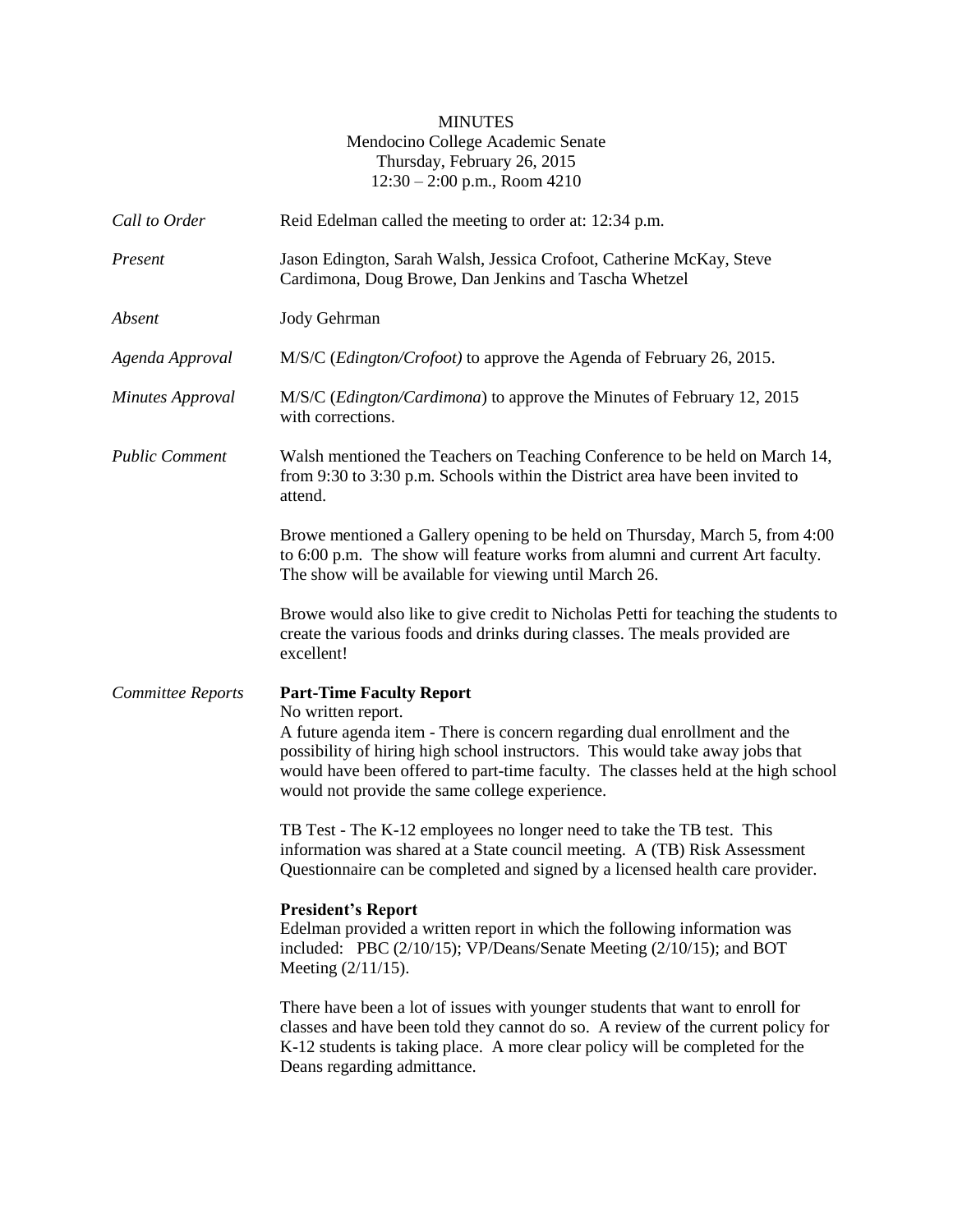| Old Business | Discuss proposal from C. Indermill & Others<br>Edelman mentioned that the proposal will be discussed at a future meeting during<br>the fall semester.                                                                                                                                                                                                                                                                                                                                                   |
|--------------|---------------------------------------------------------------------------------------------------------------------------------------------------------------------------------------------------------------------------------------------------------------------------------------------------------------------------------------------------------------------------------------------------------------------------------------------------------------------------------------------------------|
|              | Jenkins and also a comment submitted by Conan McKay did not like the<br>preferred not to include the surprise visit during class time and the addition of the<br>Teaching Philosophy. Jenkins mentioned, there is no wrong teaching philosophy<br>and the self-evaluation should represent this.                                                                                                                                                                                                        |
|              | Browe mentioned that the evaluation process worked during his class time and<br>those that served on his team seemed to work well.                                                                                                                                                                                                                                                                                                                                                                      |
|              | Walsh is in favor of question #14 on the student evaluation form, which reads as:<br>"Today's class presentation is consistent with other classes this semester"                                                                                                                                                                                                                                                                                                                                        |
|              | Jenkins mentioned that question #14 will be impossible to answer if the<br>evaluation forms are distributed at the beginning of the class meeting.                                                                                                                                                                                                                                                                                                                                                      |
|              | Cardimona received feedback from representatives within his area. They agreed<br>that the mentor should be separate and the process should be left alone.                                                                                                                                                                                                                                                                                                                                               |
|              | Edelman asked if Edington would draft questions that could be sent to<br>constituents regarding the proposal. Edelman will assist with this process.                                                                                                                                                                                                                                                                                                                                                    |
|              | <b>Repeatability Report for Spring Plenary -</b><br>Browe mentioned that another resolution regarding repeatability cannot take<br>place for 3 years according to ASCCC rules.                                                                                                                                                                                                                                                                                                                          |
|              | Edington mentioned that they will know more this spring. Both Edington and<br>Browe will work on possible changes.                                                                                                                                                                                                                                                                                                                                                                                      |
|              | Edelman will work with Browe to help create different levels of classes within<br>the family structure for repeatability issues.                                                                                                                                                                                                                                                                                                                                                                        |
|              | Walsh mentioned that students can no longer repeat ESL or Spanish classes.                                                                                                                                                                                                                                                                                                                                                                                                                              |
|              | <b>Update on Equivalency Committee Planning &amp; Processes -</b><br>Edelman mentioned that there is a process is in effect. He Signed off to a change<br>at the last PPAC meeting. The process for a full-time or part-time instructor with<br>an application of equivalency will be as such: applications will be received by<br>Personnel and sent to the Senate for consideration.                                                                                                                  |
|              | The senate president shall convene an Equivalency Committee. For Full-Time<br>hires, the committee shall generally include the faculty on the hiring committee, a<br>Dean or instructional VP, and the President or Vice-President of the Senate. All<br>individuals will sign off on the application. The part-time faculty would have the<br>same process, though the faculty representatives will be selected by the senate<br>president from faculty within the discipline or a related discipline. |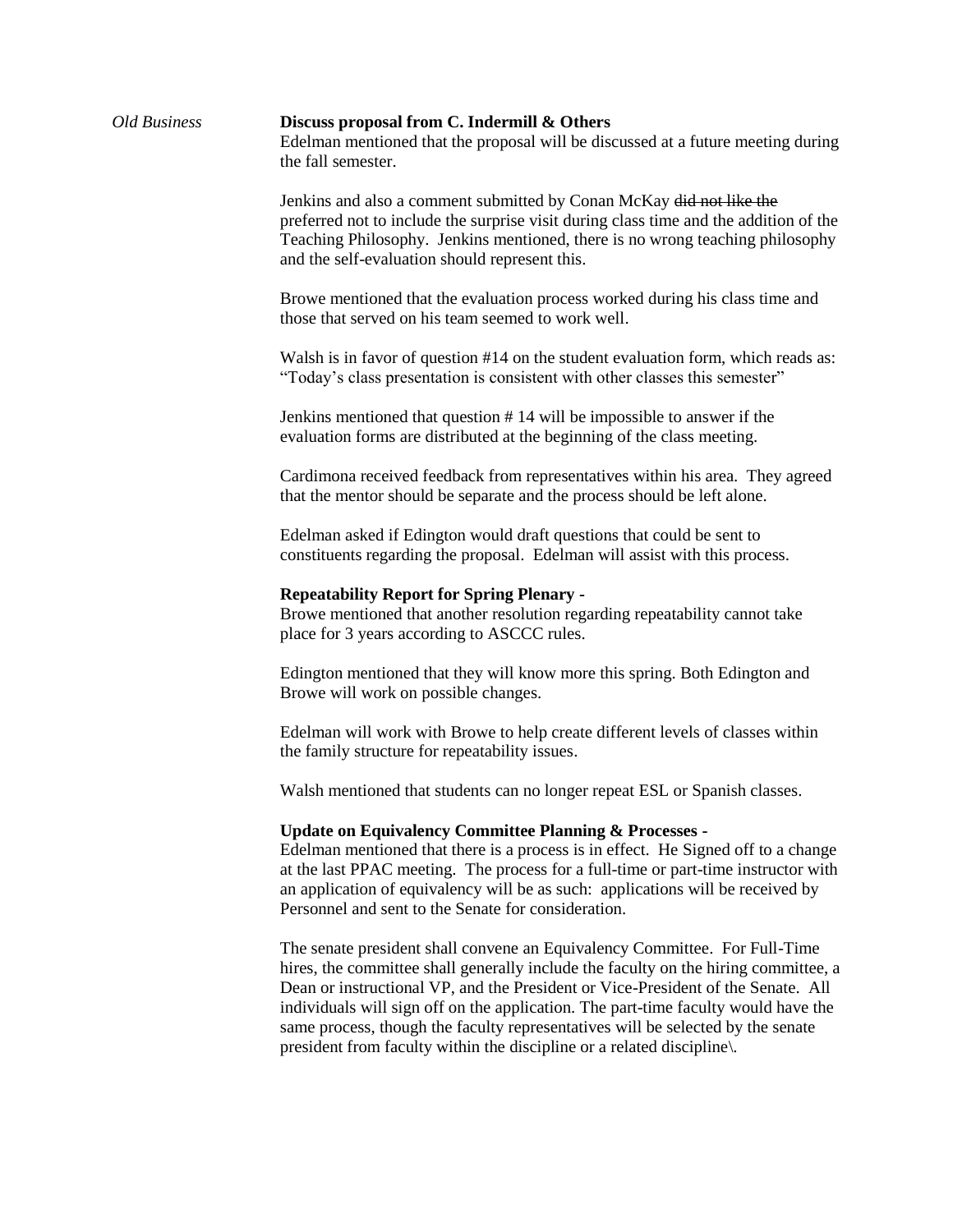|              | Walsh mentioned that she hires part-time faculty each semester. The process<br>may be too time consuming. Edelman mentioned that an e-mail with the<br>documents can take place with conversations where necessary.                                                                                                                                                                                                                                                                                                                                                                                                                                                                                                                                                                                                                                                                                                                                                                                                                                                                    |
|--------------|----------------------------------------------------------------------------------------------------------------------------------------------------------------------------------------------------------------------------------------------------------------------------------------------------------------------------------------------------------------------------------------------------------------------------------------------------------------------------------------------------------------------------------------------------------------------------------------------------------------------------------------------------------------------------------------------------------------------------------------------------------------------------------------------------------------------------------------------------------------------------------------------------------------------------------------------------------------------------------------------------------------------------------------------------------------------------------------|
|              | <b>Follow-up on Part-Time Pay Equity Resolution -</b><br>M/S/C (Mckay/Edington) to change the order of the Agenda, so that Online<br>Management System can be discussed.                                                                                                                                                                                                                                                                                                                                                                                                                                                                                                                                                                                                                                                                                                                                                                                                                                                                                                               |
|              | Edelman mentioned - We were not going to take this to our Administration, but<br>go on record to support this Resolution.                                                                                                                                                                                                                                                                                                                                                                                                                                                                                                                                                                                                                                                                                                                                                                                                                                                                                                                                                              |
|              | Jenkins stated - this has to do with pay compensation and should not be dealt<br>with at the Senate                                                                                                                                                                                                                                                                                                                                                                                                                                                                                                                                                                                                                                                                                                                                                                                                                                                                                                                                                                                    |
|              | Edington responded that this is within our prevue to support other groups.                                                                                                                                                                                                                                                                                                                                                                                                                                                                                                                                                                                                                                                                                                                                                                                                                                                                                                                                                                                                             |
|              | Crofoot asked for clarification regarding the Resolution and what decisions have<br>been made.                                                                                                                                                                                                                                                                                                                                                                                                                                                                                                                                                                                                                                                                                                                                                                                                                                                                                                                                                                                         |
|              | Edington responded, we have signed off on the Resolution to show support. It<br>will be placed in a binder in the President's Office along with the other<br>Resolution documents.                                                                                                                                                                                                                                                                                                                                                                                                                                                                                                                                                                                                                                                                                                                                                                                                                                                                                                     |
|              | Edelman will inform Mary and Arturo that the Resolution does not require the<br>Administration to do anything with it.                                                                                                                                                                                                                                                                                                                                                                                                                                                                                                                                                                                                                                                                                                                                                                                                                                                                                                                                                                 |
| New Business | <b>Check-In on Goals and Objectives</b><br>High Priority Goals for 2014/2015:<br>Review committees & membership - (consider streamlining)<br>Edelman mentioned that elections need to be taken care of in March and<br>April.<br>Finalize AP on Minimum Qualifications and submit<br>Study & recommend action - Fort Bragg/coast campus<br>Study & recommend action on Field Institute -<br>Edelman mentioned that meetings were held. There were guidelines from<br>the State $-11$ or 12 things need to be met. He is satisfied if all items were<br>met.<br>Participate in decision-making regarding Pt. Arena<br>Ongoing matters requiring Senate Involvement and Action:<br><b>Student Success Act and Repeatability</b><br>Respond wo Accreditation issue relating to inclusion of SLO assessment in<br>faculty evaluation process<br>Improve communication (e-mail, Portal, representative area reports)<br>-<br>Update academic rankings - review in the fall semester - contact Warf to<br>set up a meeting date.<br>Coordinate with Union on issues of mutual responsibility |
|              | Long Range Matters:                                                                                                                                                                                                                                                                                                                                                                                                                                                                                                                                                                                                                                                                                                                                                                                                                                                                                                                                                                                                                                                                    |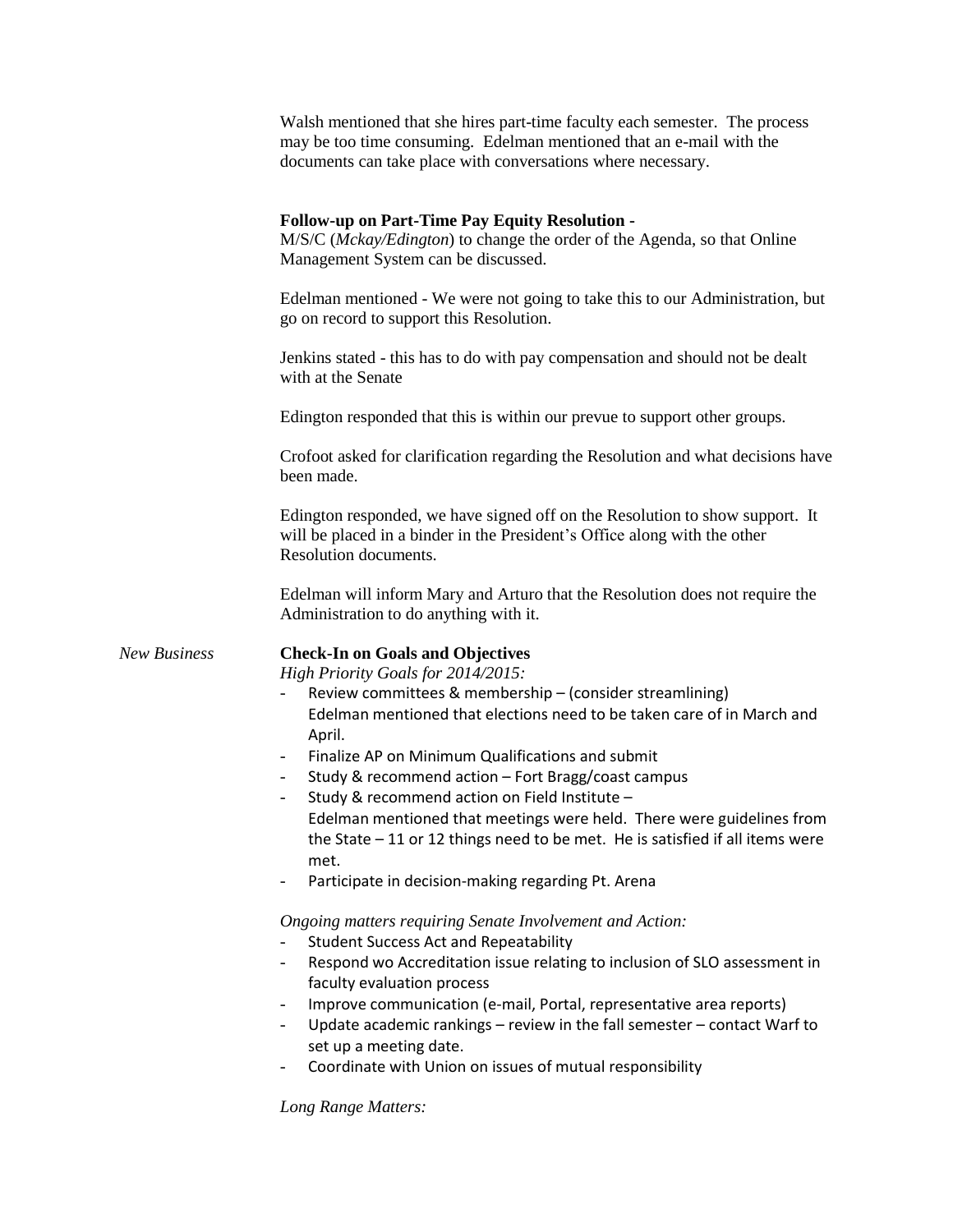- Review Constitution and/or Bylaws C. McKay, Edington and Edelman are currently attending meetings/Plenary and CTE conferences for updated information.
- Increase representation & involvement of our local AS at the statewide level
- Consider revising criteria for academic rank advancement

#### **Textbook Ordering Process**

Cardimona has received questions from part-timer instructor regarding the textbook ordering process. He mentioned that it seems to be different each semester.

Crofoot - There may be an issue with part-time instructors where this is no oversight on what is being used. If nothing has changed then a simple e-mail can be sent to Brian, the Bookstore Manager, that states so.

Jenkins has asked constituents for feedback regarding the textbook ordering process and possible changes that need to be made.

Crofoot would like to know what the Instruction Office tells part-time instructors about the textbook ordering process. She will contact Toni Fort regarding this matter.

Edelman suggested that an ad hoc committee be created to assist with the necessary changes. He nominated Cardimona and Crofoot to investigate and recommend adjustments to the textbook ordering process and meet with Brian and Dean Polak to discuss further. When ready to proceed, the topic will be placed on the Agenda for further Senate consideration.

Edelman mentioned that he will postpone the Resolution in Support of Fair Accreditation for California Community Colleges until the next meeting held on March 12.

### **Online Management System (ETUDES/Canvas)**

Koetzner sent an e-mail regarding OEI standards and the Canvas online system. PPAC is interested in a course management system that is similar state-wide. The expense for the program will be low or no cost to colleges.

Varela mentioned that all classes will need to meet OEI standards. There are many unknowns with the Canvas program. She mentioned that only one of the classes that Mendocino College currently offers meets the standards. She asked will the Administration be willing to help instructors prepare to make the necessary changes?

Koetzner mentioned there are 8 pilot colleges for the Canvas program. One group of colleges will pilot the tutoring solution and another group of colleges will pilot the readiness solution. The actual deployment would take place in 2016.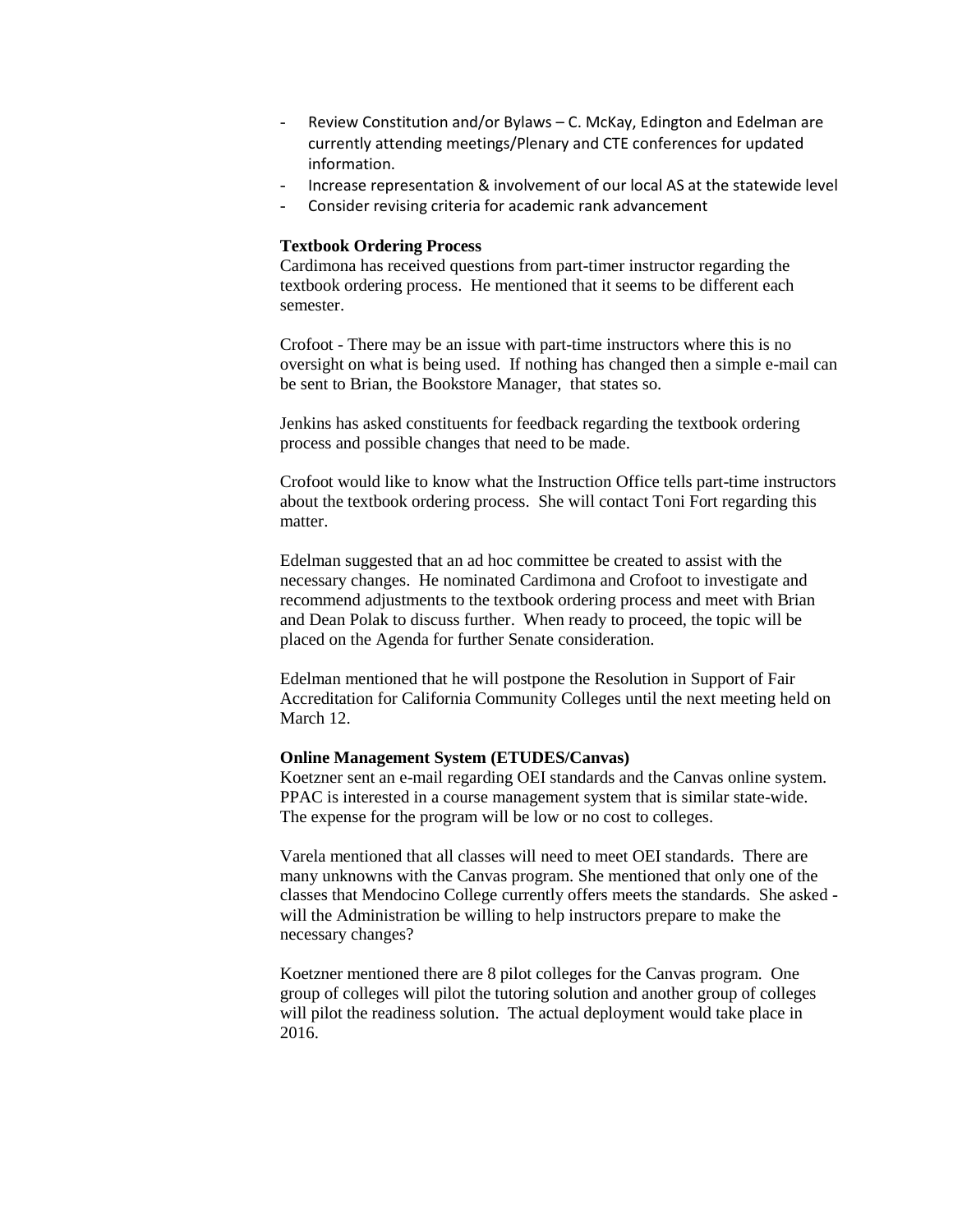Varela has met with the director of the project, Steve Kline. According to Kline, Canvas has a higher student completion rate, yet there is no data to support this. The program is supposed to be easy for students to use and faculty to master.

Koetzner mentioned that Canvas has a similar editor as the ETUDES program.

Edelman asked the Senate members if they were dissatisfied with ETUDES.

Edington suggested that the Senate form a sub-committee to head this project. Edington volunteered to chair this committee and suggested that both Varela and Koetzner serve on it as well.

An ad hoc committee will be charged with investigating and recommending a potential change from ETUEDS to Canvas for our online management system. Edington will chair this committee. The committee will meet with Vice-President Guleff, Dean Polak and any others who feel should be included in this discussion. A request for input from full-time and adjunct faculty will be made. Edington will invite additional faculty to join the ad hoc committee if interested in assisting with the process. When ready for discussion, this topic will be added to an Agenda for further Senate consideration.

Koetzner mentioned there are still a number of unanswered questions, but we should see some answers by the end of next month. It is a good thing that faculty take the lead on this, and that we get involved early on in the process.

Edelman thanked Varela and Koetzner for providing the information regarding ETUDES and Canvas programs.

Edington will get this process going and schedule a meeting to discuss further.

Varela mentioned that ETUDES is a not-for profit organization. If the Canvas program is chosen state-wide, then the ETUDES program would no longer exist.

#### **Discuss Topics – Faculty Meeting (March 19, 2015)**

(Food provided by Gehrman & English, Library and Language areas)

- Forum with College President Arturo Reyes on any matters of concern to faculty
- Other topics????

| Future Agenda Items | <b>Substantive Change Report</b>                     |
|---------------------|------------------------------------------------------|
|                     | <b>Review Academic Rank Procedures &amp; Process</b> |
|                     | <b>Committee Staffing &amp; Senate Elections</b>     |
|                     | College smoking policy – Classified Group            |
|                     | <b>CTE Curriculum Review Cycle</b>                   |
|                     | <b>Discussion – Enrollment Management Issues</b>     |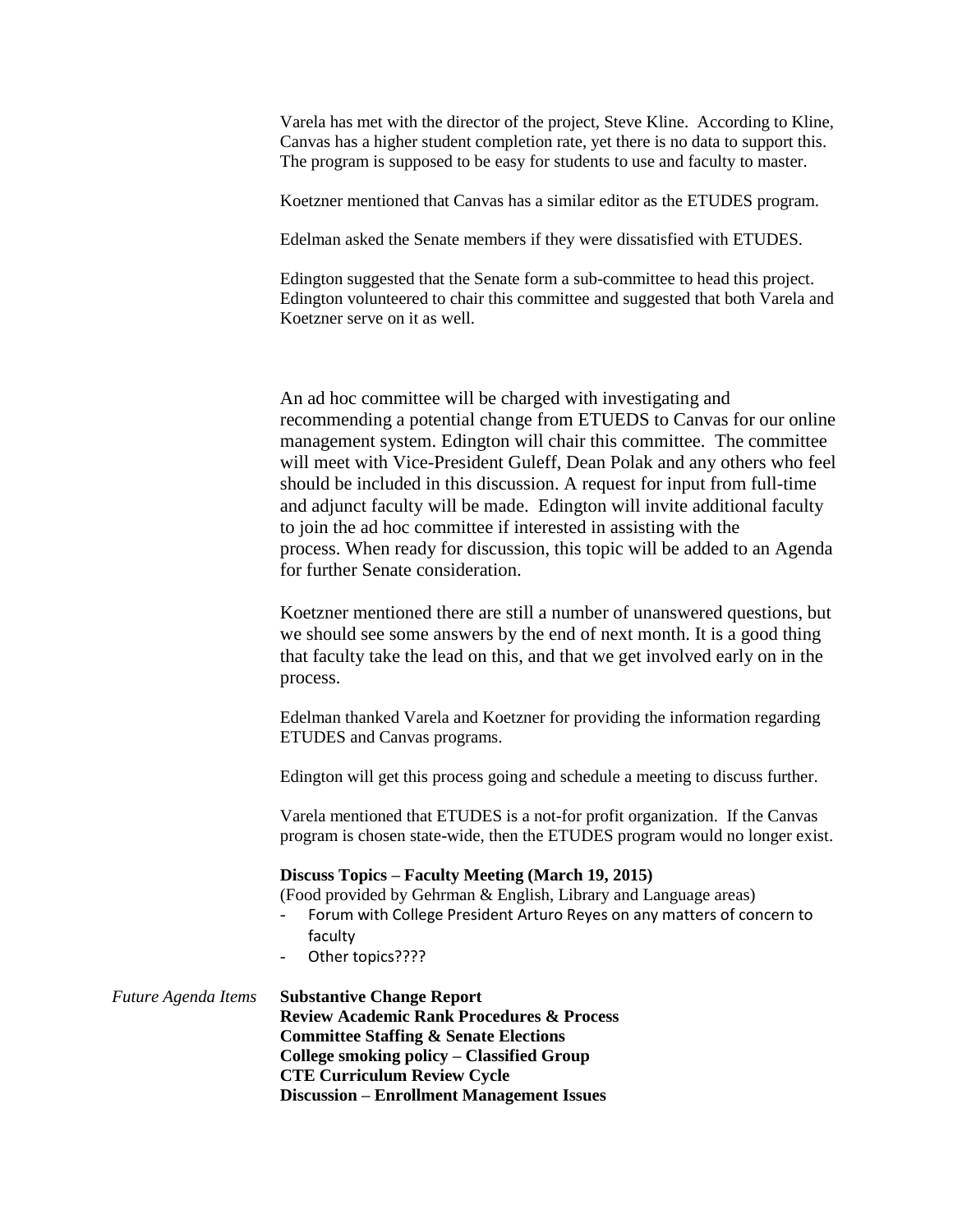## **Check-In on Dual Enrollment Classes**

*Next Meeting* Thursday, March 12, 2015

*Adjournment* The meeting adjourned at 1:57 p.m.

Academic Senate Membership 2014/2015 Reid Edelman – President Steve Cardimona Jason Edington – Vice President Jessica Crofoot – MPFA

Jody Gehrman Sarah Walsh Dan Jenkins Doug Browe

Tascha Whetzel Catherine McKay – MPFA

## **PRESIDENT'S REPORT, for 3/12/15 AS Meeting**

Respectfully submitted by Reid Edelman, Academic Senate President, 3/6/15

Since my last report, I have no new notes from key planning committees. These committees have either not met, or have been devoted to working sessions rather than discussions. EAP did meet on 2/23 and approved proposals for a new Allied Health degree, a new Geography for Transfer degree and to reactivate the Paramedic Program. All of these proposals will still need to go to the Curriculum Committee. Only the paramedic proposal would require additional staffing, so this proposal would also require positive action by Staffing and PBC to move forward.

On March 2, I submitted the following report for the March 11 BOT meeting:

**ACADEMIC SENATE PRESIDENT'S REPORT FOR MENDOCINO COLLEGE BOT, March 11 Meeting** Respectfully submitted by Reid Edelman, Academic Senate President, March 2, 2015

This month has flown by once again. Since the last BOT meeting, the Academic Senate has met twice and we have also had a meeting of the full faculty. In addition to our primary work teaching and counselling students, faculty and the Academic Senate have been involved this month in the following discussions and projects:

- 1) Staffing of key committees: the Senate has appointed faculty to serve on a variety of important committees, including hiring committees for the permanent HR director, the Math & Nursing faculty positions, the Student Equity Coordinator, and various other classified positions. We have also appointed faculty to serve on the Point Arena Field Station Management Committee and the Professional Development Leave Committee.
- 2) On February 12, the Academic Senate reviewed and approved, with minor modifications, the *Accreditation Follow-Up Report*. This month (March), we will be reviewing the *Substantive Change Document* with regard to expanding our service area on the coast.
- 3) The Academic Senate has also discussed various issues which have been brought to our attention by faculty, including the text-book ordering process and a proposal to revise the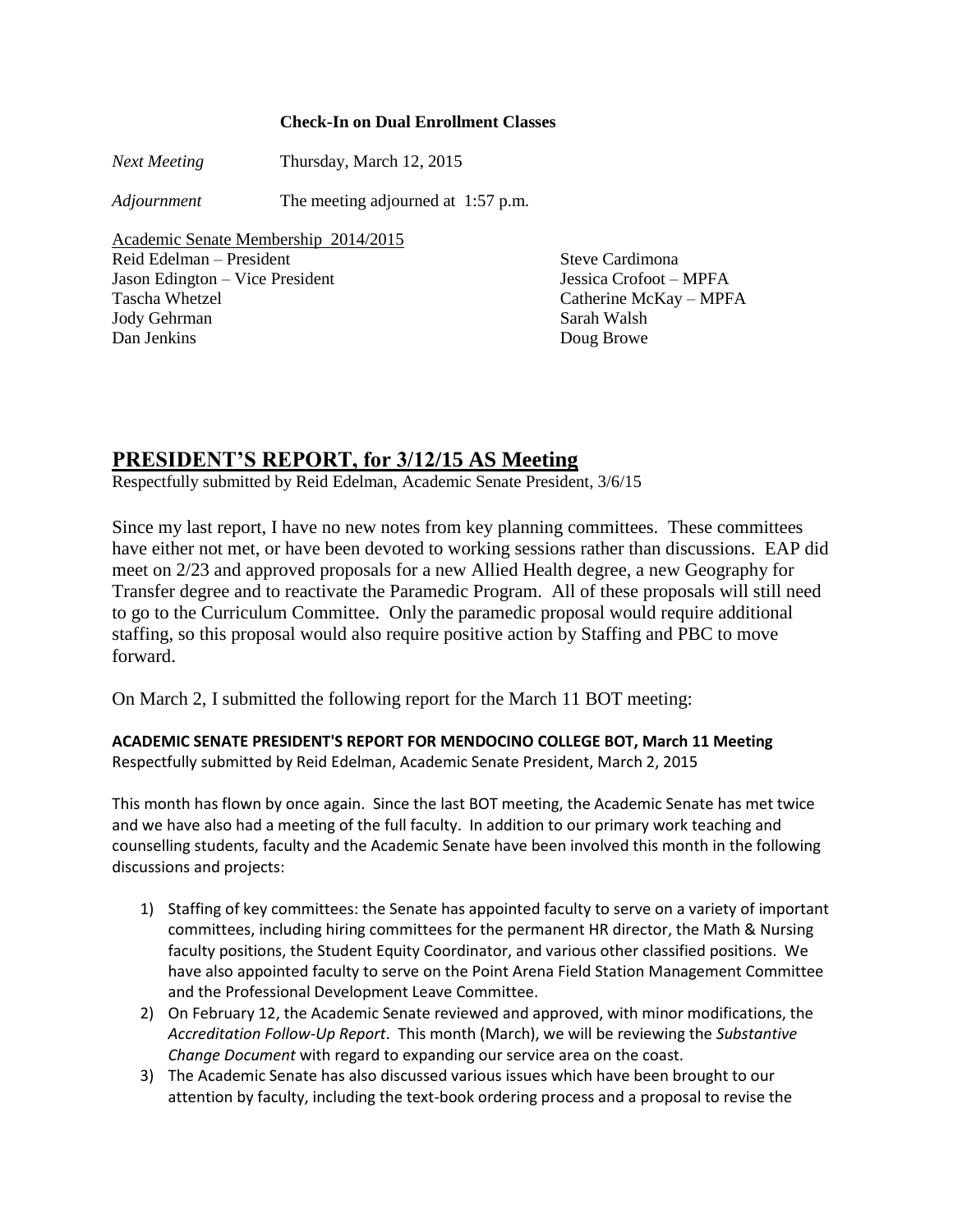faculty evaluation instruments and process. We have also assigned an ad hoc committee to investigate and report back on the possibility of shifting our online course management system from *Etudes* to *Canvas*.

4) On February 12, the Academic Senate passed a local resolution supporting a statewide resolution calling for part-time pay equity.

The following items are coming up soon:

- 1) At our next full faculty meeting (scheduled for March 19), the Academic Senate will host a forum with President Reyes addressing any questions, issues or concerns which will be submitted by faculty. Fostering effective communication, especially between administration and faculty, is one of our key senate goals for this year.
- 2) On February 27, Senate Vice-President Jason Edington and I will attend the Northern CA preplenary session of the statewide senate. On April 8-11, President Reyes, AS Vice-President Jason Edington, Professor Conan McKay and I will represent Mendocino College at the plenary session. Special thanks to Arturo and the college president's office for providing additional funds to support this expanded Mendocino College delegation at this important statewide senate event.

# *Proposed Resolution in Support of Fair Accreditation for California Community Colleges*

For Senate first reading: New Business # 4

**Whereas** the U.S. system of regional accreditation continues a long tradition of providing essential guarantees of quality in America's post-secondary institutions; a spirit of collaboration and mutual respect between the regional commissions and their member institutions is essential to the success of the system of accreditation; and a shared focus on the needs and interests of students is primary and vital to preserve, and

**Whereas** over the last decade, the relationship in the Western Region between the Accrediting Commission for Community and Junior Colleges (ACCJC) and California's 112 community colleges has changed from one of constructive collegiality to one in which the member colleges increasingly report antagonism, intimidation and fear, and

**Whereas** the ACCJC levels sanctions against California community colleges at a rate that is 400% of the sanction levels seen in other regions and in four-year California institutions,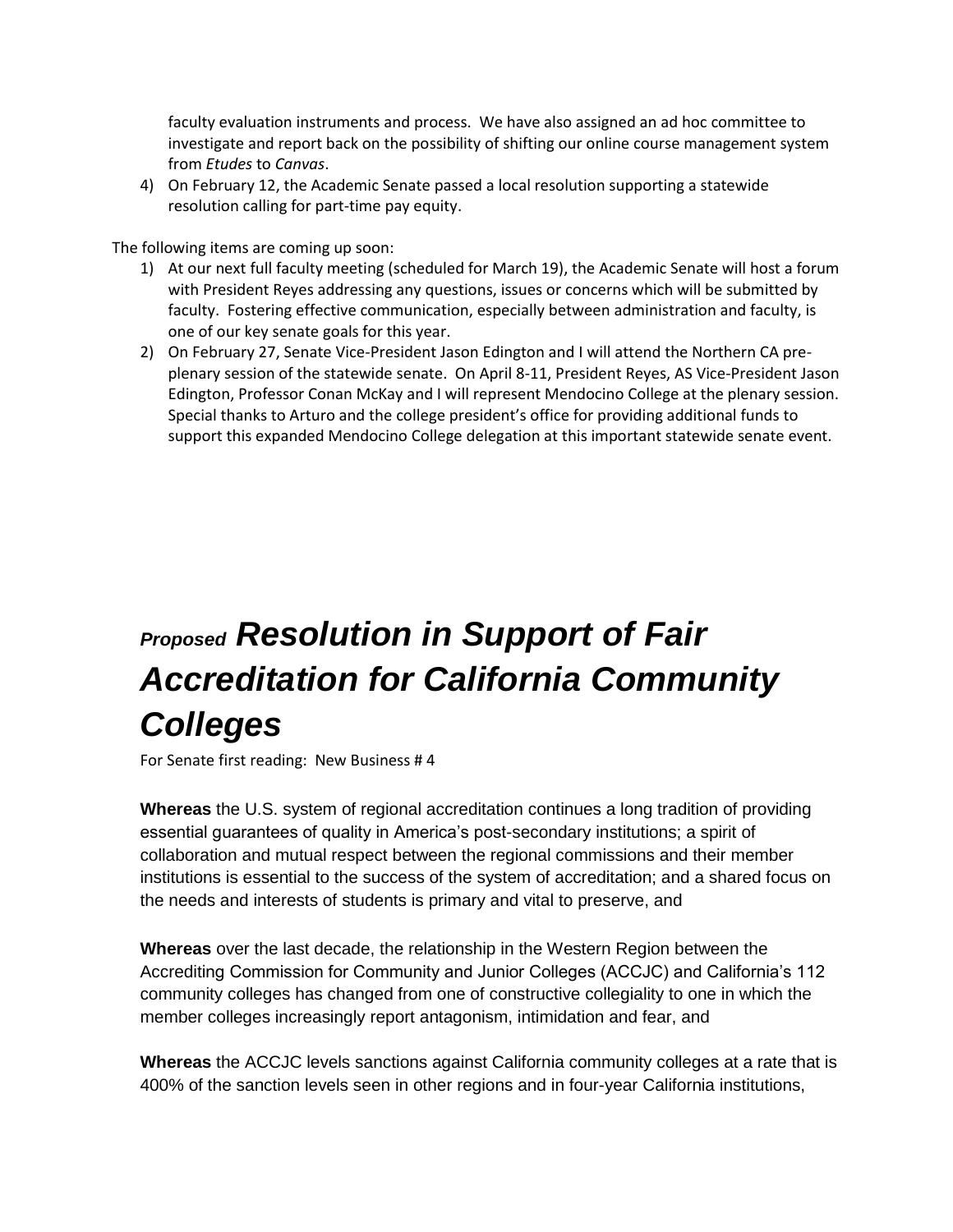**Whereas** concerns about the changed nature of the relationship between the ACCJC and many of its member institutions have been documented by resolutions, articles and complaints prepared and approved by leading statewide organizations of professional educators, including the Community College Council of the California Federation of Teachers (CCC-CFT), the Community College Association of the California Teachers Association (CCA-CTA), the California Community College Independents (CCCI), the Faculty Association of the California Community Colleges (FACCC) and the Academic Senate for the California Community Colleges (ASCCC), and

**Whereas** the growing concerns regarding the ACCJC have led to a review of the ACCJC's financial impact on community colleges by the CA Legislature's Joint Legislative Audit Committee, creation of two separate Task Forces by the California State Chancellor's office, filing of three lawsuits against the ACCJC, and multiple public statements of concern from members of California's Congressional delegation as well as state legislators, and

**Whereas** the ACCJC's frequent sanctions based on the legitimate activities of trustees of Community College District Boards have raised serious concerns regarding the free speech rights of elected officials and the rights of voters to representation by duly elected officials, and

**Whereas** areas of non-compliance found during the ACCJC's regular review by the U.S. Department of Education prompted the DOE to continue its recognition of the ACCJC as an accrediting body for only a one-year period – in which it must demonstrate compliance – instead of the standard five-year period for renewal of recognition, and

**Whereas** the ACCJC's actions at City College of San Francisco have brought to light numerous and serious legal and ethical concerns regarding the ACCJC, its processes and procedures, biases, conflicts of interest, leadership, and interpretations of its charge, and

**Whereas** the ACCJC's decision to put CCSF on show cause and subsequently announce revocation of its accreditation despite the unquestioned educational quality at the college created an unprecedented enrollment and financial crisis for CCSF and caused irreparable hardship for its students, in particular those most disadvantaged, and

**Whereas** the ACCJC's decision to put CCSF on show cause and subsequently announce revocation of its accreditation despite the unquestioned educational quality at the college created an unprecedented enrollment and financial crisis for CCSF and caused irreparable hardship for its students, in particular those most disadvantaged, and

**Whereas** the ACCJC's actions at CCSF and elsewhere have undermined the trust and constructive relationships necessary for wide acceptance of the ACCJC's ability to fairly administer the accreditation process in California; now, therefore,

**Be it resolved,** that our organization hereby joins with our colleagues throughout the state